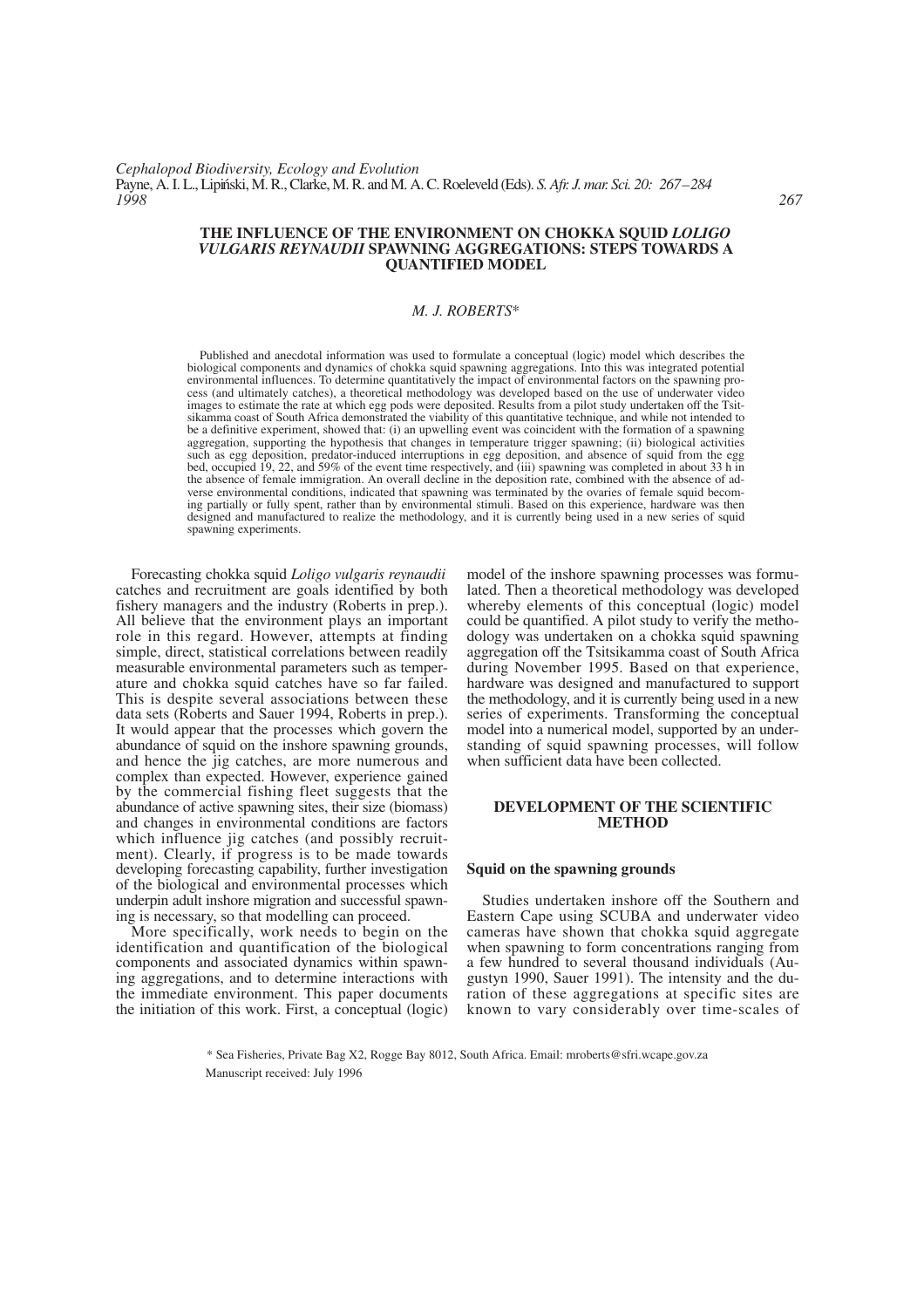

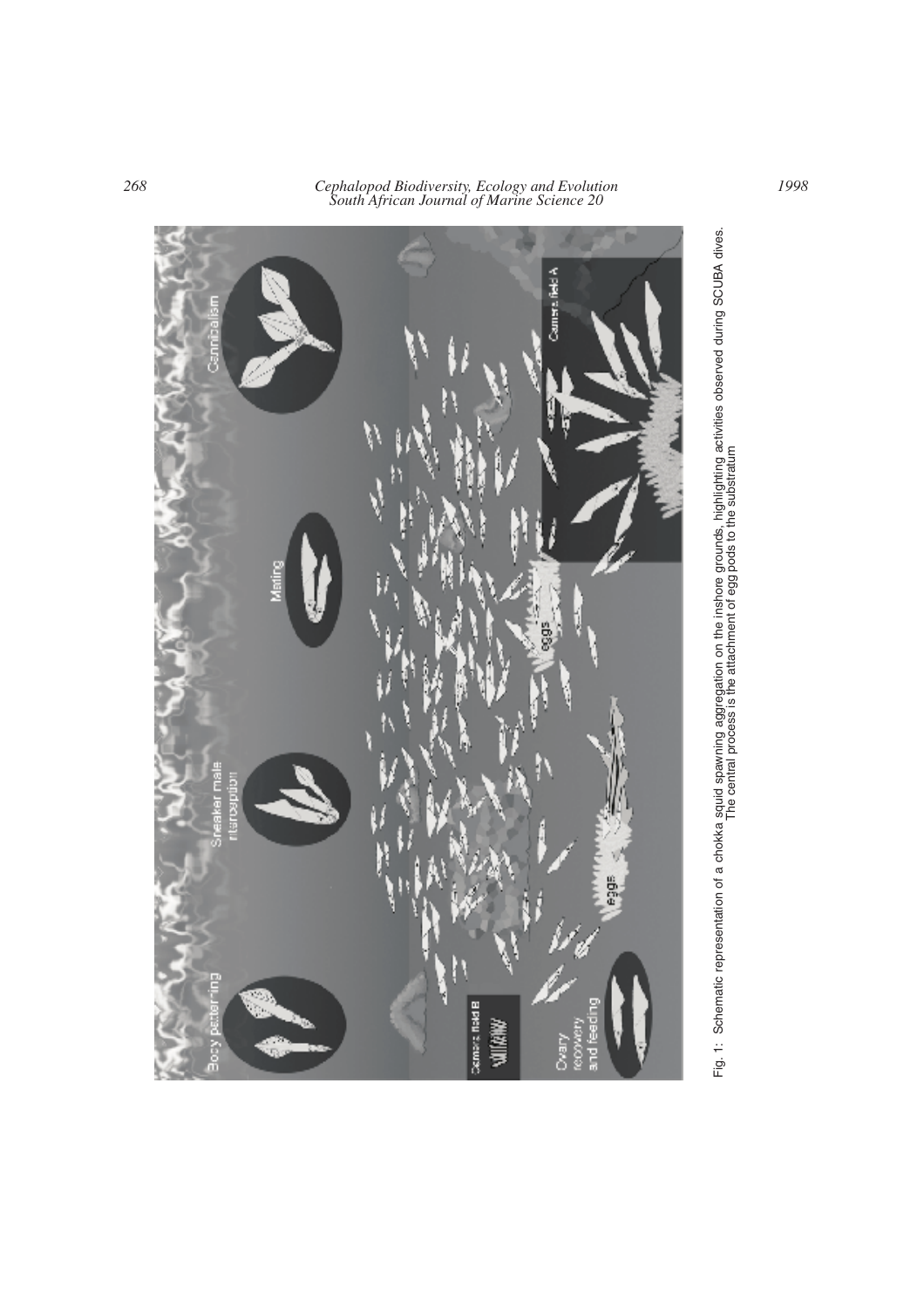

Fig. 2: The "footprint" of chokka squid spawning is the attachment of egg pods to the substratum to form clusters (or beds). Numerous SCUBA diving observations have shown that the layout of egg pod clusters can be classified into the four basic configurations shown here. Note that the sizes of the schematic egg clusters (a–d) are proportional to the 10 m scale

hours, days and months (Sauer *et al*. 1992, Sauer and Smale 1993). Several basic behaviour patterns, schematically depicted in Figure 1, appear to contribute to the spawning process. These include jostling, mating, sneaker male interception, egg deposition (Sauer *et al*. 1993, Hanlon *et al.* 1994), cannibalism and predator avoidance (Sauer and Smale 1991, Smale *et al*. 1995, in prep.). Tagging studies have shown that squid leave and rejoin the aggregation over a 24 h cycle (O'Dor *et al*. 1996, Sauer *et al*. 1997, Lipin´ski *et al*. 1998), as well as emigrating to and immigrating from other aggregations along the coast (Sauer *et al.* in prep.).

The "footprint" of the spawning process is the cluster(s) of closely packed egg pods (also known as strands or capsules) deposited on the sea floor. Pods are attached to the substratum using an unknown chemical substance. Egg clusters (also referred to as egg beds) conform to the four basic configurations schematically depicted in Figure 2 (Sauer *et al*. 1992,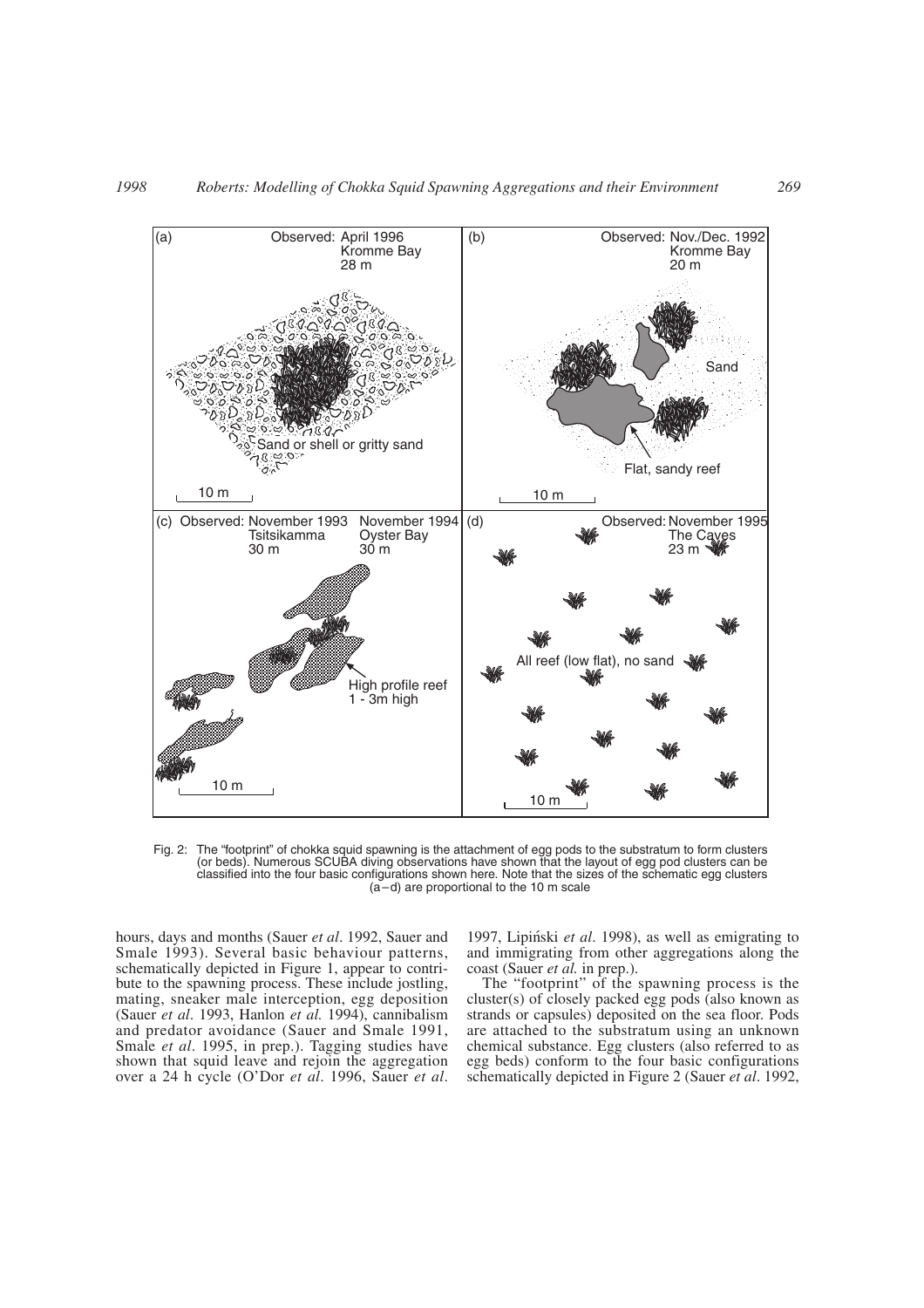

*<sup>270</sup> Cephalopod Biodiversity, Ecology and Evolution South African Journal of Marine Science 20*

Conceptual model of the spawning process within a chokka squid aggregation, formulated by combining current biological and behavioural knowledge<br>with potential environmental influences. The ovaries of female squid provide Fig. 3: Conceptual model of the spawning process within a chokka squid aggregation, formulated by combining current biological and behavioural knowledge with potential environmental influences. The ovaries of female squid provide the driving force while environmental parameters control the process by allowing it either to proceed or to terminate. Factors such as feeding, predators, darkness-light and ovary recovery cause temporary disturbances in the spawning processFig. 3: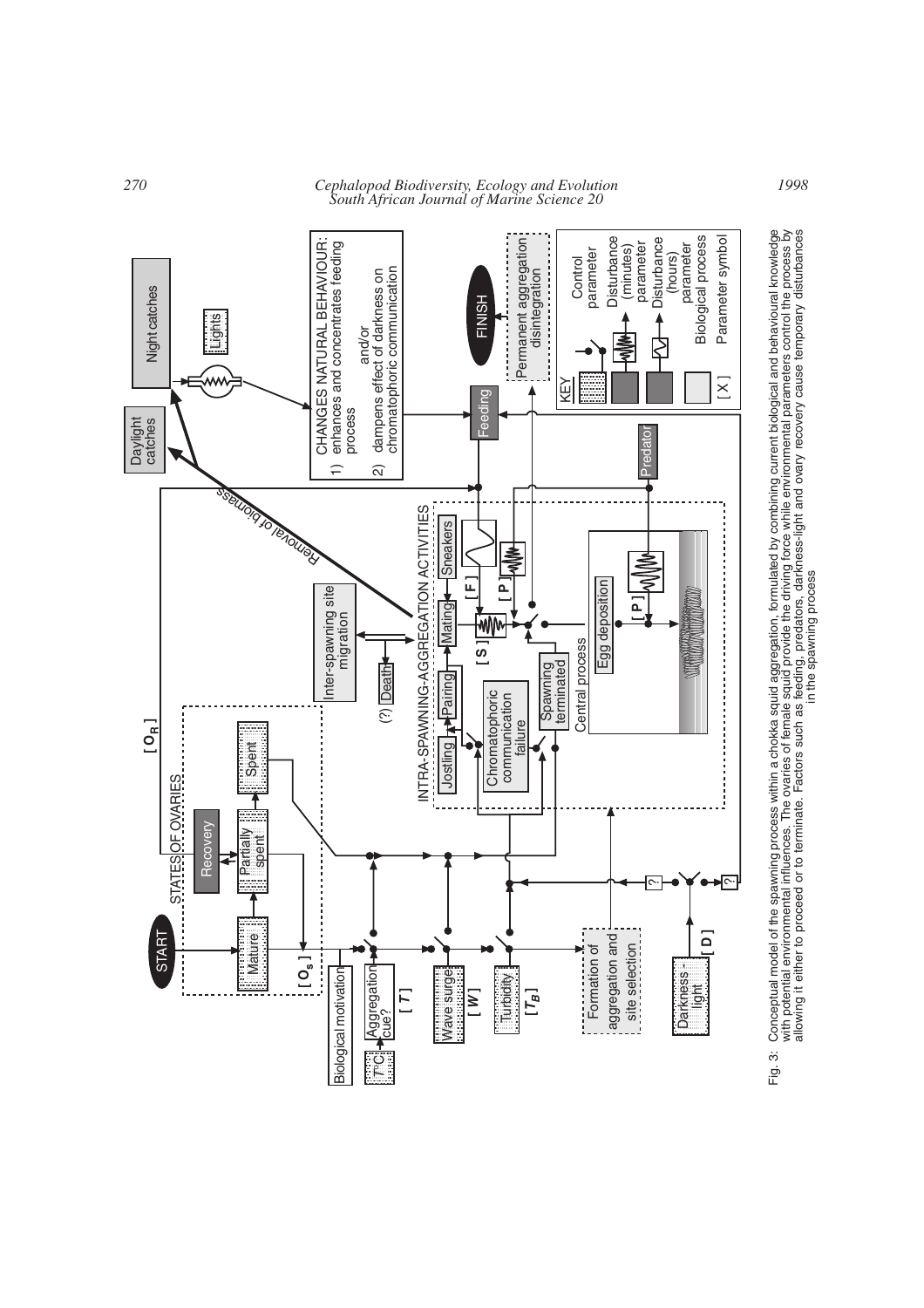Roberts unpublished data). No observations to date have been made of egg pods being singly deposited and spread sparsely over an area underlying the squid aggregation (i.e. a total absence of a central egg bed). On occasion, however, single pods have been observed deposited within the surrounds (i.e. <20 m) of an egg bed (Sauer *et al*. 1992, Roberts unpublished information). Pods laid in the shallow coastal regions take approximately four weeks to hatch, depending on ambient water temperature (Augustyn *et al.* 1992, A. Oosthuisen, University of Port Elizabeth, unpublished data).

#### **Conceptual model of the spawning process**

Biological knowledge, together with those environmental parameters potentially important (discussed later), were transposed into the conceptual model shown in Figure 3. Essentially, the model consists of four interactive fundamental components. The first of these describes reproductive states of the ovaries for a spawning cohort of female squid, and is considered the primary driving force behind spawning aggregations (and this model). Details of ovary development and functioning for chokka squid have been determined by Sauer and Lipinski (1990), Melo and Sauer (in prep.) and Sauer *et al*. (in prep.), and it is now confirmed that chokka squid are batch (serial) spawners, with spawning taking place throughout the year (Sauer *et al.* 1991). Details of testis development have been described by Sauer and Lipiński (1990). Squid migrate in schools segregated by sex in the vicinity of spawning sites; mixing of sexes takes place only during spawning (Sauer *et al*. 1992). Moreover, males outnumber females by about 2:1 in these aggregations (Augustyn 1990, Sauer 1991). However, there are no descriptions of the initial interactions between these schools, i.e. which sex initiates aggregation and spawning, and the reproductive ability of males. The extent to which male behaviour and their reproductive ability influence aggregation dynamics remains unclear.

In this model, the mature state of the female is considered the starting point and provides the biological motivation for the formation of a spawning aggregation. In the absence of immigration and emigration, it is reasoned that an aggregation will disperse when the ovaries of the cohort become partially or fully spent. The partially spent state used in this context (Melo and Sauer in prep.) implies that ovaries contain postovulatory follicles alongside oocytes in various stages of development, including mature ones. In order to keep this initial model concise and practical, only these three ovary states, recognized in the literature, have been included (i.e. mature, partially spent and spent), but future work will require greater detail, encompassing ovary and hormone dynamics.

For the purpose of this model, an additional "virtual" ovary state (or mode) – referred to here as "ovary recovery"– has been included. From a behavioural point of view, this implies a pause(s) within batch spawning, something noted by several local workers. Little is known about the rate at which females lay egg pods, nor of the time required to complete a spawning episode (batch) or the number of batches released by a single female within a season. Melo and Sauer (in prep.) indicate that oocytes in chokka squid can ripen within hours, enabling a female to deposit thousands of eggs within a day or two. This statement has been corroborated by observations in an aquarium in which female chokka squid spawned twice within  $12-36$  h, depositing as many as 47 egg pods (i.e. an estimated 6 956 eggs) in the first episode and less than half this in the second (De Wet 1995, Sauer *et al*. in prep.). Those authors also observed that partially spent squid caught on jigs had large numbers of mature eggs in their oviducts, and suggested that jigged squid were going through a "resting" stage. No reasoning has been put forward so far to explain these observed pauses, but bio-energetics and oviducal gland activity may be implicated.

The second fundamental component of the model incorporates the role of the environment in the formation and disintegration of spawning aggregations. Some authors have suggested that site selection plays an important role in this regard (Augustyn 1989, Hanlon and Messenger 1996), but Roberts and Van den Berg (in prep.) have questioned this. The last authors point out that numerous SCUBA and video observations have shown that chokka squid attach egg pods to various particle substrata, as well as to reefs. The only substratum apparently unsuitable for deposition of egg pods is fine mud, of which little exists on the main chokka squid spawning grounds off the Eastern Cape (Birch and Rogers 1973). Sauer *et al*. (1991) and Roberts and Sauer (1994), on the other hand, have suggested that temperature plays a key role in catches and spawning. Although identification of the exact mechanisms remains elusive, this suggestion is supported by studies on *Loligo* and other species where temperature has been shown to affect metabolism (e.g.  $\ddot{O}$ 'Dor 1982, Segawa 1995), ovary development (e.g. Forsythe and Hanlon 1988, Forsythe 1993, Roeleveld *et al*. 1993) and development of egg pods (e.g. McMahon and Summers 1971, Augustyn *et al.* 1992, A. Oosthuisen unpulished data). Other physical conditions potentially important for aggregation and spawning include bottom currents of low to zero velocity, usually caused by surface swell (i.e. bottom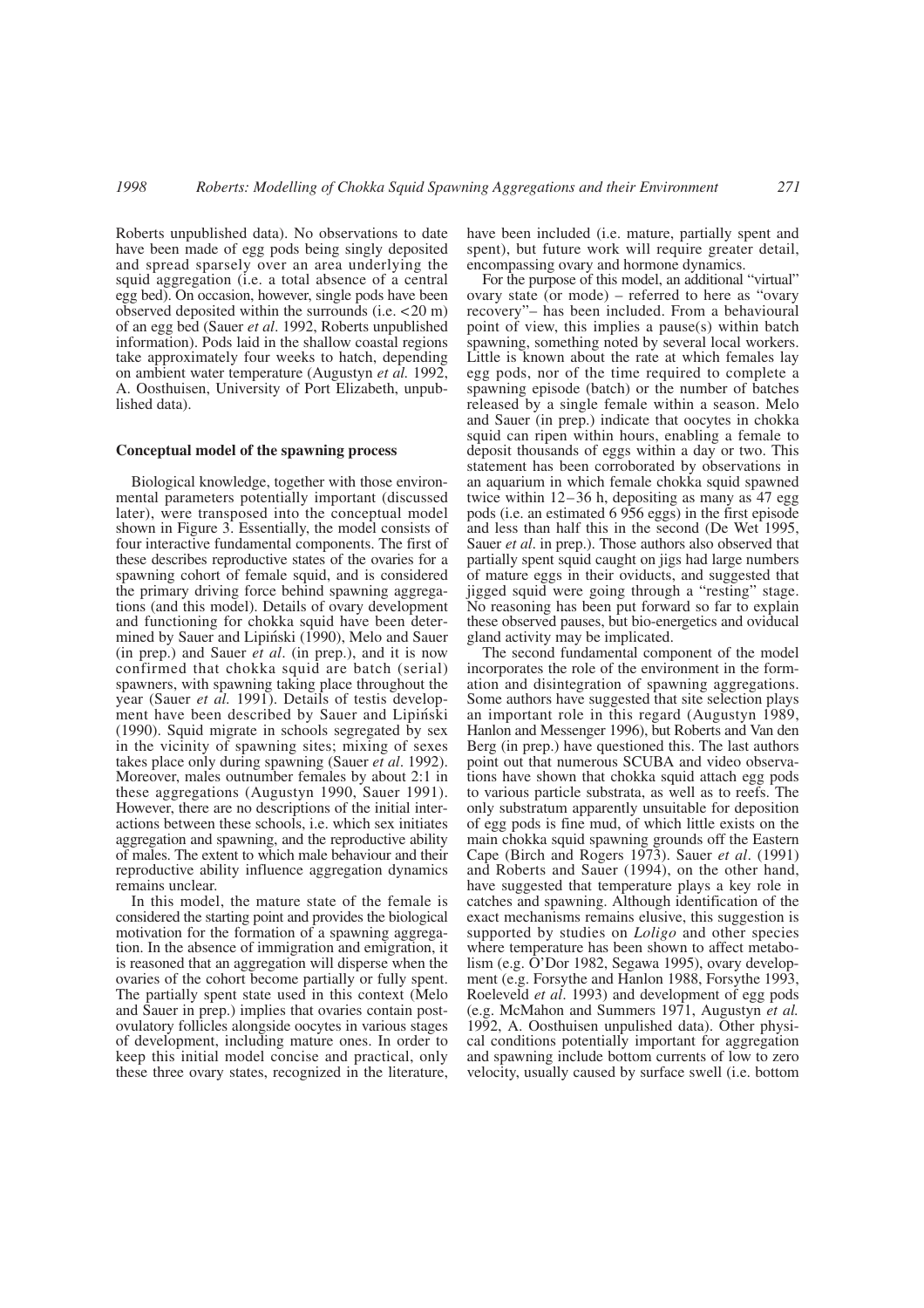surge), and zero to low levels of benthic turbidity (a function of swell-induced turbulence, substratum type and detritus level).

Some squid species are capable of swimming, using fins only, to speeds of  $20-40$  cm·s<sup>-1</sup> (Webber and O'Dor 1986). To attain greater speeds they must use jet locomotion. Bearing in mind that squid need to maintain a degree of spatial stability above the egg bed when depositing their egg pods, it is likely that spawning would be terminated when bottom surge exceeds a certain threshold velocity. Under these circumstances, jet locomotion would be too costly in terms of the bio-energetics (O'Dor *et al*. 1994, Wells and Clarke 1996). Also, it appears that communication via chromatophoric patterns plays an important role in the spawning process of many species (Moynihan and Rodaniche 1982, Hanlon *et al.* 1994, Hanlon and Messenger 1996). Despite squid having well developed eyes, turbidity events may well interfere with intraspecific behaviour and terminate aggregation and spawning (Roberts and Oosthuisen in prep.).

Temperature, turbidity and currents have been included in the model as potentially important environmental factors. All three are integrated by way of "switches", because it would appear that they can either trigger or terminate the spawning process. It should be noted, however, that this "switch" logic may be more appropriate for turbidity and currents than temperature, because the first two factors directly and rapidly influence behaviour whereas temperature has a less clear relationship with spawning. The correctness of this logic, however, will be addressed once experiments are underway and data are collected.

The central component of the model is the spawning aggregation. Into this unit is incorporated the observed spawning behaviour and activities noted earlier and depicted schematically in Figure 1. Chromatophoric communication has been included because it is apparently essential for pairing, mating and egg deposition (Moynihan and Rodaniche 1982, Hanlon *et al.* 1994, Hanlon and Messenger 1996).

The fourth component, referred to as "disturbance" parameters, consists of those factors capable of causing a temporary disturbance to the spawning process, most notably the process of depositing egg pods. Two types of disturbance parameters exist: those which cause a temporary disturbance of the order of several seconds to possibly minutes (i.e. predation), and those which disturb the spawning process for several hours (e.g. feeding and ovary recovery). Icons have been used in the model to distinguish between these two types of disturbance.

At present, it is not clear how to integrate the acti-

vities of spawning site emigration and immigration (important?), cannibalism (limited importance?) and post-spawning mortality (probably not important). In addition, it would appear that the difference between nocturnal and diurnal spawning behaviour, demonstrated by O'Dor *et al.* (1996) and Sauer *et al*. (1997), could be classified as both control and disturbance parameters: darkness and light are abiotic factors which appear to control the spawning process to a degree, but taken together they do not cause permanent disintegration of the aggregation. However, together they can also be seen as a regular low frequency disturbance parameter. In terms of catches, the darknesslight factor may become important. An acoustic telemetry experiment (O'Dor *et al*. 1996, Sauer *et al* 1997) has shown that males and females move away from the egg beds at night, causing disintegration of the spawning aggregation. The reasons for this are not known, but they may be related to disruption of chromatophoric communication or for feeding. The chokka fishing fleet uses lights at night (Sauer 1995) in an effort to maintain high catch per unit effort (*cpue)*. It is possible that the artificial light either enhances chromatophoric communication and enables spawning to continue, so maintaining the aggregation, or it may enhance and concentrate otherwise dispersed feeding.

## **Wavelet behaviour concept**

The next step is to quantify the model elements. This will permit the nature (dynamics) and importance of each element to be determined and the interrelationships with other elements, especially the environment, to be elucidated. Measuring environmental parameters such as water temperature, turbidity and wave height (bottom surge) is not difficult, but little is known about how to quantify the biological elements shown in Figure 3. As already mentioned, an experiment on spawning chokka squid using acoustic tag telemetry was carried out during November 1994 (O'Dor *et al*. 1996, Sauer *et al.* 1997). Similar studies have been undertaken on *Ommastrephes bartramii* by Yoshida *et al*. (1990) and Nakamura (1991), and on *Loligo forbesi* by O'Dor *et al*. (1994). The data of O'Dor *et al*. (1996) and Sauer *et al.* (1997) provide quantitative information for male, female and sneaker movement patterns in and out of an aggregation over 24-h periods (e.g. see Fig. 5 later), and they support the current hypothesis on feeding and ovary recovery. Alone, however, this technique is unable to provide sufficient data to quantify the other elements of the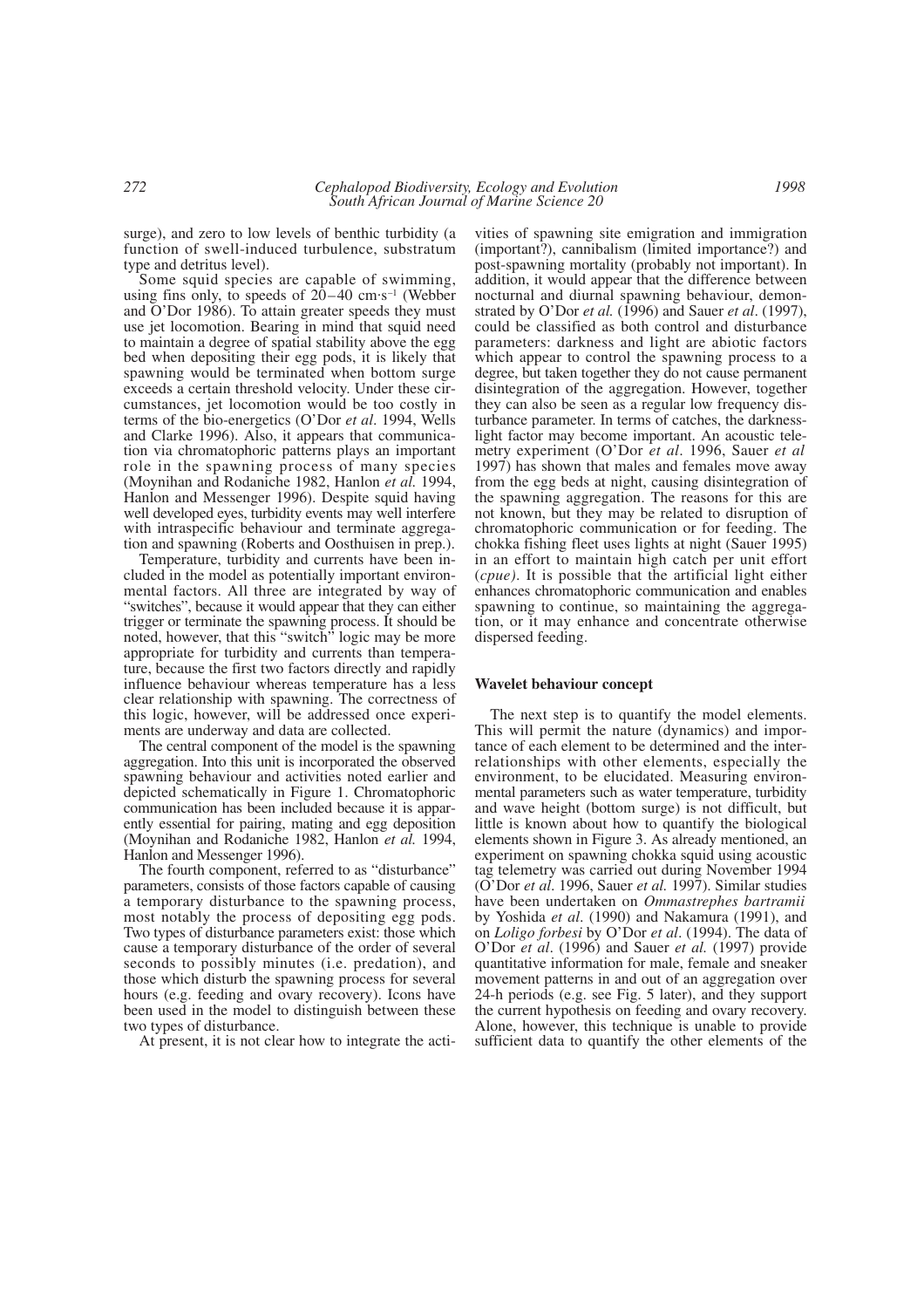

Fig. 4: The wavelet concept used to quantify squid spawning behaviour and the influence of biotic and abiotic factors. (a) Expected curve for egg-deposition rate (E<sub>DR</sub>) in the hypothetical situation where environ-<br>mental conditions are favourable and all disturbance factors and immigration/emigration are absent. The effect of immigration of mature female squid is to maintain the  $E_{DR}$  for longer periods, i.e. the overall slope decreases. (b) Variability in  $E_{\textit{DR}}$  introduced by factors such as predators, feeding, darkness-light<br>and ovary recovery. (c) Further variability over longer time-scales introduced by environmental factors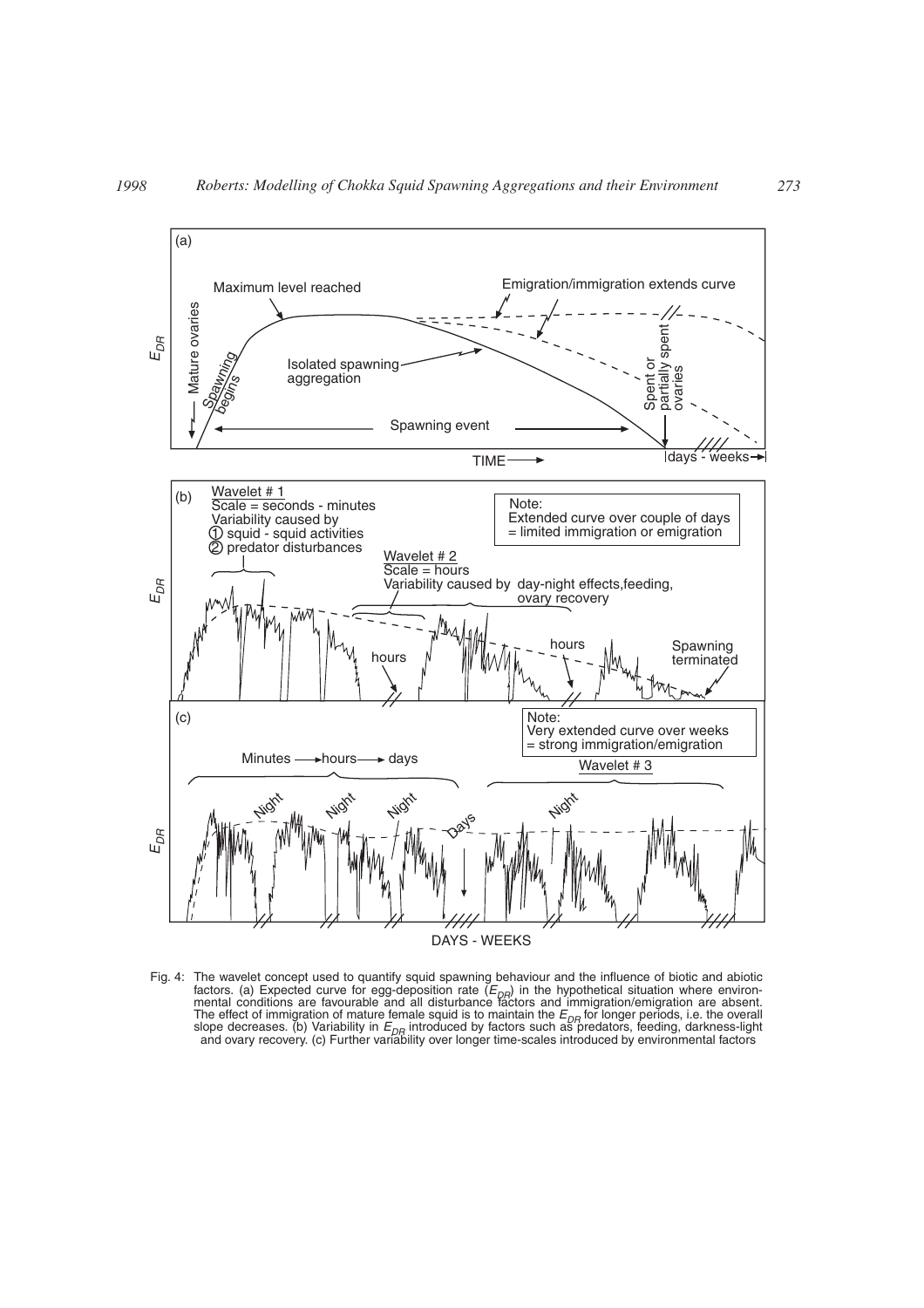model in Figure 3, especially spawning intensity. A more precise indication of the latter is required if any interpretation of the physiological, environmental and disturbance parameters is to be made.

In search of such an indicator, it seems reasonable to begin with the central process of spawning, or egg deposition, because the absolute (total) rate of egg deposition should be related to the intensity of spawning. Furthermore, because squid fishing vessels generally concentrate on spawning aggregations of chokka squid, this indicator should be related to catches. In other words,

$$
E_{DR} = f(S) \text{ and } c p u e_D = f(S) \qquad ,
$$

where  $E_{DR}$  is the absolute (total) rate of egg deposition (eggs per minute), *S* the collective term for intensity of mating and associated activities, and *cpue*<sub>D</sub> the daylight catch rate in the aggregation.

Hypothetically, if  $E_{DR}$  could be measured over the duration of a spawning event for a large aggregation of squid in a constant favourable environment, and in the absence of all disturbance parameters (i.e. ovary recovery, feeding and predators), darkness-light, and permanent emigration/immigration, then a trend similar to that shown in Figure 4a could be expected. The large numbers of squid, it is assumed, would have the effect of smoothing out perturbations in  $E_{DR}$  caused by non-uniform rates of jostling, pairing, mating and other prerequisite egg-deposition activities. Initially,  $E_{DR}$  should increase rapidly as the number of squid participating in the spawning process increases. A maximum level, proportional to the size of the aggregation, will be reached. Thereafter,  $E_{DR}$  will decline over time as the overall state of the aggregation's ovaries changes from mature to partially spent or spent.

A study by Lipin´ski *et al.* (1998) indicates that about 20% of an aggregation emigrate each day. Other filament tag experiments (Sauer *et al*. in prep.) indicate that squid emigrate from spawning aggregations and move along the coast to join other aggregations. As shown in Figure 4a, the effect of emigration/ immigration on a spawning aggregation will be to maintain the overall state of the ovaries such that  $E_{DR}$ is high for long periods compared to cases where aggregations are isolated. High levels of emigration/ immigration in a spawning aggregation were observed off Cape St Francis in 1996, when catches were good and spawning continued for three months before final disintegration (pers. obs.)

In reality, it is likely that other factors will come into play. Under these circumstances,  $E_{DR}$  is expected to look similar to Figure 4b, seemingly fluctuating on three time-scales, referred to in this paper as "wavelets". The first scale of variability (Wavelet #1)

occurs over very short time-periods. These are momentary interruptions to egg deposition which span time-periods ranging from seconds to minutes, caused by squid-squid and predator-squid interactions. The second scale of variability (Wavelet #2), observed over periods of hours, is caused by darkness-light effects, feeding, ovary recovery and predator avoidance. It is thought that the first two factors are related and appear to be *en masse* actions (O'Dor *et al.* 1996, Sauer *et al.* 1997). All factors, in the absence of fishing, involve squid moving away from the spawning site to return several hours later. The third form of variability (Wavelet #3) occurs on a time-scale ranging from days to weeks, and is characterized by a cessation of spawning and total disintegration of the spawning aggregation (Fig. 4c). Anecdotal evidence indicates that spawning sites at times become active again several days or even weeks after the collapse of an aggregation. From the point of view of verifying the influence of water temperature, turbidity and bottom surge, it is this last form of variability in  $E_{DR}$  which is of greatest interest.

In summary,

$$
E_{DR}
$$
 = f [O<sub>S</sub>, Wavelet #1(S, P), Wavelet #2(D, F, O<sub>R</sub>, P<sub>A</sub>), Wavelet #3(T, T<sub>B</sub>, W) ],

where  $O<sub>s</sub>$  is the overall state of ovaries within an aggregation, *P* the predator interruptions, *D* the darknesslight effects,  $F$  the feeding interruptions,  $O<sub>R</sub>$  the ovary recovery,  $P_{A}$  the predator avoidance, *T* the temperature,  $T<sub>B</sub>$  the turbidity, and *W* the wave height.

In terms of the model in Figure 3, these wavelets can be described as follows:

#### $E_{\text{DR}}$  = f [ovaries (O<sub>s</sub>), control parameters (Wavelet #3), disturbance parameters (Wavelets #1, 2)]

Theoretically, these wavelets (and parameters) can be measured by placing an underwater video camera in front of a newly started egg bed (see Fig. 1, Field A), and the number of egg pods deposited can be counted per unit of time. Practically, however, the technique has limitations. First, the  $E_{DR}$  discussed above referred to an ideal, absolute quantity in which all eggs deposited per unit of time are counted. In reality, a camera has a field of view which may not monitor the entire egg bed and hence the whole spawning aggregation. Examples of this situation can easily be found when considering the egg-bed configurations shown in Figure 2, mindful that rates of egg deposition differ over the beds and, moreover, that poor underwater visibility will not allow for the total depth of field to be utilized fully. Under these scenarios, the camera is sub-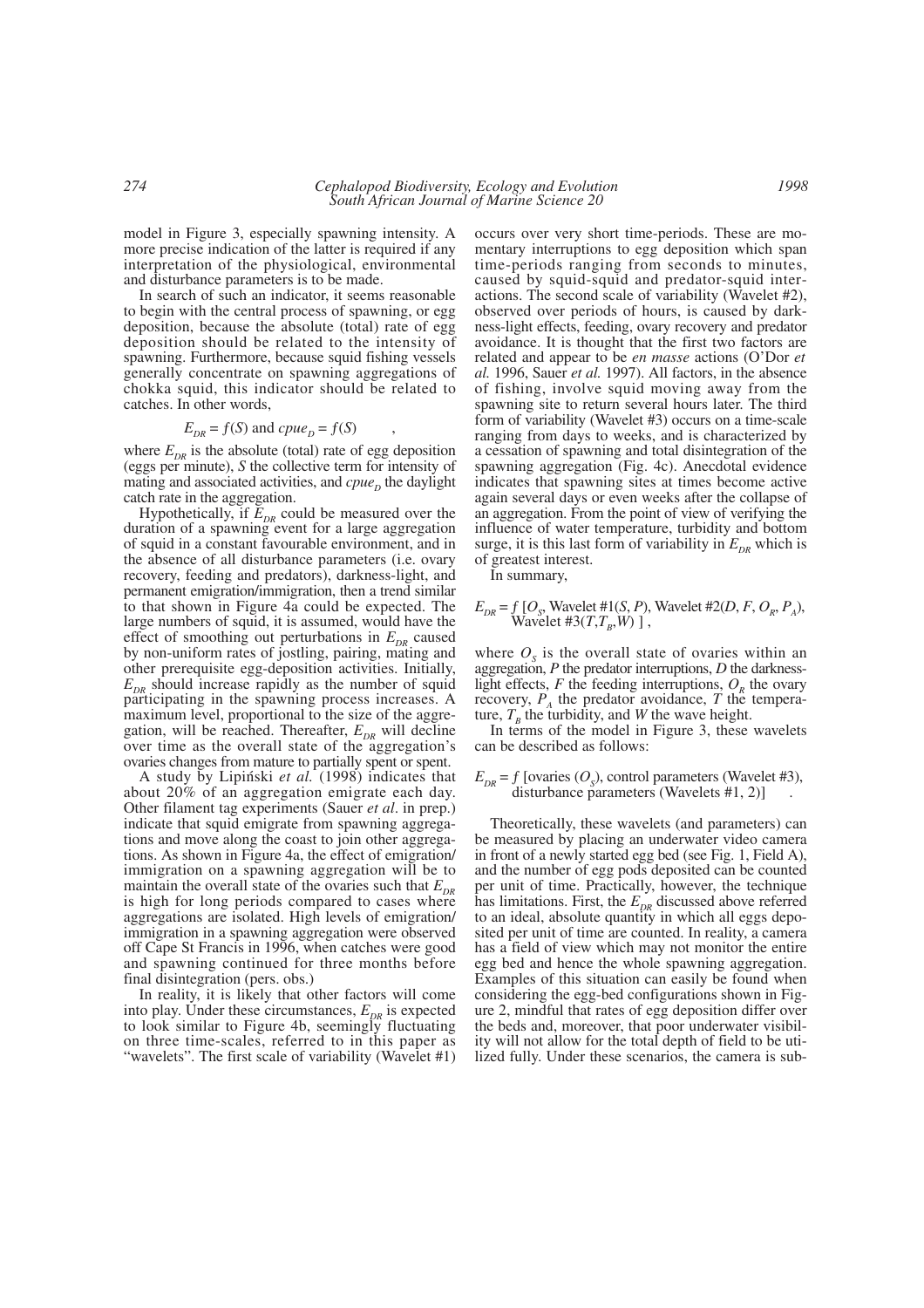| Parameter                                                                                                                                                                    | 11 November 1995                                                                                                         |                                                                                                                  | 12 November 1995                                                                                      |                                                                                                                                   |
|------------------------------------------------------------------------------------------------------------------------------------------------------------------------------|--------------------------------------------------------------------------------------------------------------------------|------------------------------------------------------------------------------------------------------------------|-------------------------------------------------------------------------------------------------------|-----------------------------------------------------------------------------------------------------------------------------------|
|                                                                                                                                                                              | Morning                                                                                                                  | Afternoon                                                                                                        | Morning                                                                                               | Afternoon                                                                                                                         |
| Wind<br>Swell<br>Ground swell impact on eggs<br>Underwater visibility surface/<br>midwater<br>Underwater visibility bottom<br>Temperature near surface<br>Temperature bottom | SSW gentle breeze<br>Small, $< 0.5$ m<br>Small but noticeable<br>5 m<br>$8 - 10$ m<br>$19^{\circ}$ C<br>$15.5^{\circ}$ C | SSW light breeze<br>Small, $< 0.5$ m<br>Small but noticeable<br>5 m<br>7 m<br>$19^{\circ}$ C<br>$16.5^{\circ}$ C | NW offshore light breeze<br>$1 - 1.5$ m<br>High<br>5m<br>$5 - 7m$<br>$19^{\circ}$ C<br>$19^{\circ}$ C | Southerly onshore light breeze/air<br>$1 - 1.5$ m<br>High<br>5 <sub>m</sub><br>5 <sub>m</sub><br>$19^{\circ}$ C<br>$19^{\circ}$ C |

Table I: Summary of environmental parameters during The Caves (Tsitsikamma) underwater video experiment in November 1995 (depth 23 m, flat reef, start 13:01 on 11.11.95, finish 16:45 on 12.11.95)

sampling and the resultant measured egg-deposition indicator could indicate, prematurely, that spawning within the aggregation had terminated (e.g. Fig. 1, Field B). These problems could be addressed using several cameras, but such action may not solve the subsampling problem. Relocating a single camera to the active areas is not desirable because this would affect the magnitude of the measured indicator and cause discontinuities in the dataset. The multi-camera option is preferable because it allows an average rate of egg deposition to be calculated that is more robust to the microdynamics of spawning.

A further consideration is that it is usually not possible to witness the physical deposition of an egg pod by a female squid. Instead, the observer sees the female squid, paired with the male, swim down to the egg mass and partially disappear in it as she attaches the pod to the substratum (and to other pods). The pair then retreat. At times females are skittish because of the presence of predators or other squid, and retreat without depositing the pod. In creating an indicator of spawning intensity, this is not a problem, because the need is not so much an accurate measure of pods deposited, but rather of the activity.

For these reasons, it is not strictly correct to use the symbol  $E_{DR}$ . Rather, in acknowledgement of the limitations outlined, an *Aggregation Intensity Index* (*AII*) will be used, with the assumption that

$$
AII = E_{DR} \qquad .
$$

High turbidity may also interfere with this visual technique and, obviously, it will not be possible to generate a realistic *AII* under such conditions. Although little can be done to determine the rate of egg deposition, there are several technologies that can, in principle, be used to provide proxy data under turbid conditions. Two such technologies are high resolution digital imaging sonar and three-dimensional acoustic telemetry*,* the latter already proven and used on chokka squid (O'Dor *et al*. 1996). In the case of acoustic telemetry, for example, should all tagged squid leave the spawning site during a turbidity event, then it can be concluded that *AII* is zero.

Finally, the wavelet method alone will not allow all the biological parameters shown in Figure 3 to be measured quantitatively. Predator interruptions *P* in the vicinity of the egg beds can be counted directly on video, but the remaining parameters will require other technologies integrated with the visual imagery. Parameters *D* and *F*, for example, can be quantified using acoustic telemetry (O'Dor *et al*. 1996, Sauer *et al*. 1997), but they will also require biological sampling. Of great importance is to find methods whereby  $O_s$ and  $O<sub>R</sub>$  can be distinguished and monitored quantitatively. Without this information it is not possible to separate the effects on spawning behaviour caused by environmental or ovary changes.

#### **PILOT STUDY: MEASURING THE AGGREGATION INTENSITY INDEX USING UNDERWATER VIDEO**

#### **Site, method and analysis**

An inexpensive, standard, monochrome, closed circuit, 430-line video camera (Panasonic) was placed in an underwater housing, which in turn was mounted on a metal frame 50 cm high. The apparatus was deployed during the closed season for squid fishing (i.e. November) in 1995, on a newly started egg bed 23 m deep, 2 km from the coast, and opposite a landmark known as The Caves. The substratum consisted of a flat reef with no sand patches. The small size of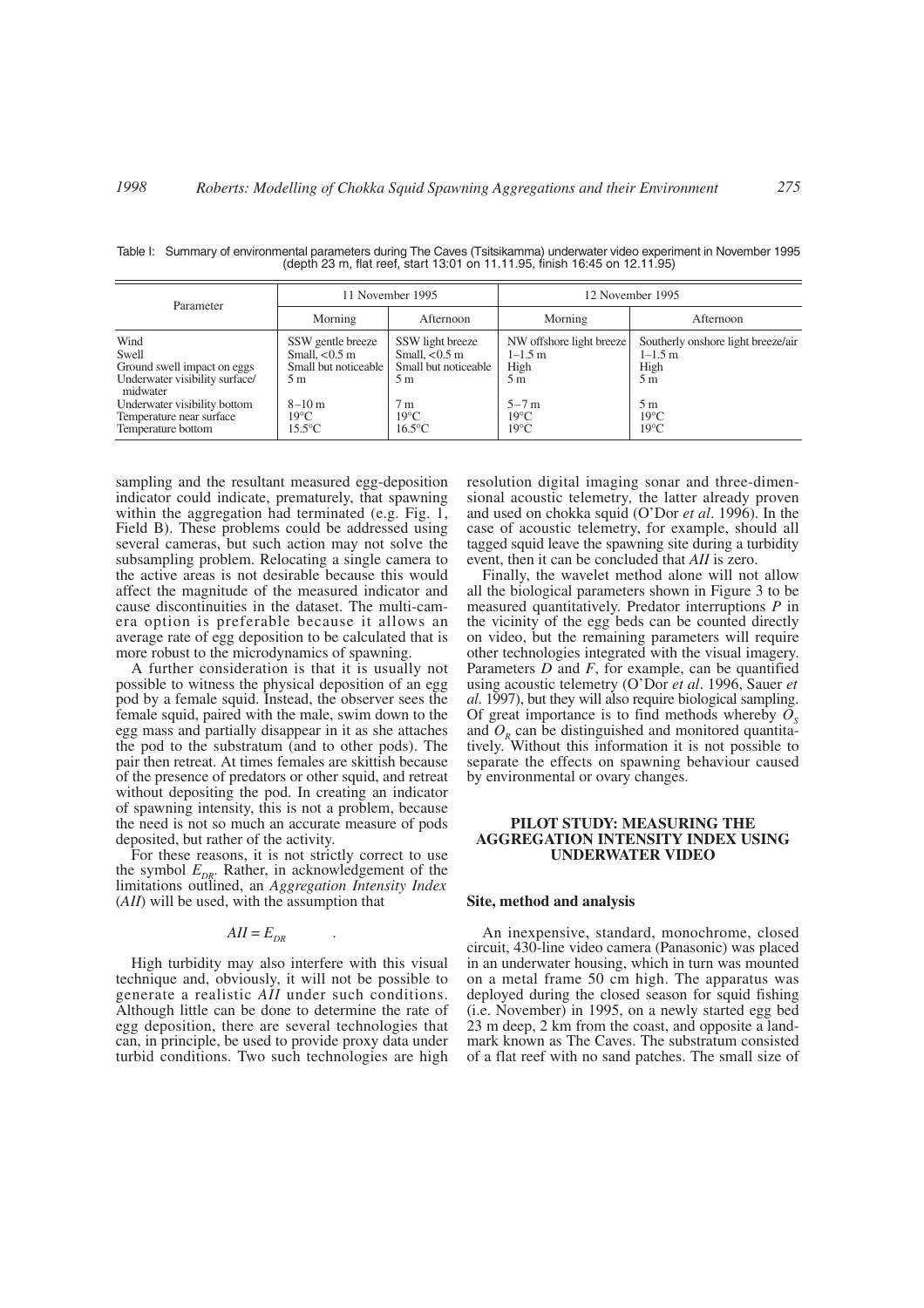the isolated clusters of egg pods (10–15 cm) indicated that spawning had begun a few hours prior to the ship's arrival at midday. The clusters were spread over an area of sea floor in excess of 100 m2 (Fig. 2d). Immediately, SCUBA divers positioned the video camera 2 m in front of one of these egg clusters. The video signal was transmitted via a 200 m coaxial cable to a monitor and VHS video recorder aboard an anchored commercial chokka-fishing boat. Small floats were attached to lift the cable and to prevent it from snagging the sea floor as the vessel rotated on the anchor. Video recording began at 13:01 on 11 November, and was terminated at 16:45 the following day, when egg deposition had virtually ceased. Over this period the monitored egg cluster had increased in size to 60 cm, but it still remained well within the field of view of the camera. No underwater lighting was used and therefore, after sunset, it was no longer possible to obtain an underwater visual image.

Environmental conditions at the site were monitored and are summarized in Table I. On completion of the deployment, the video tapes were analysed using one minute as the unit of time for counting female squid depositing egg pods and, hence, calculating the rate, i.e. the *AII*. In addition, four other sets of data were generated from the tapes. These were the total time within each minute expended by:

- (i) the activity of egg deposition by females  $(t_{\text{ggg}})$ ,
- (ii) disturbances in the egg-deposition activity caused by predators (*t pred*), i.e. parameter *P*,
- (iii) squid activities other than egg deposition and predator disturbances (*t bio*), i.e. parameter *S*,
- (iv) the longest continuous period (term) of absence from the egg cluster by squid (*t abs*).

For clarity, these are referred to as "analytical" parameters, distinct from the "control" and "disturbance" parameters in the conceptual model (Fig. 3). It should be stressed that the function of analytical parameters here is to quantify visual imagery and to extract the maximum quantitative data from the video tapes. Individually, they may not necessarily resolve model parameters directly, but collectively, and coupled with other sampling, may improve understanding of the dynamics within spawning aggregations.

#### **Results**

The main result of the analysed video tapes, the *AII*, is shown in Figure 5. The form of the plot is similar to the theoretical curve in Figure 4, with Wavelets #1 and #2 evident, as well as Wavelet #3, if it is assumed that spawning terminated soon after the camera was recovered. This demonstrates that it is possible to measure the *AII* and, moreover, that the theoretical understanding of the processes described in this paper is probably correct. In this case, the *AII* for the first 6 h of the experiment was characterized by rapid fluctuations on a time-scale of minutes. At the onset of darkness, the *AII* dropped rapidly in magnitude to a low level. In the absence of lights it was not possible to observe whether spawning ceased completely during the hours of darkness. However, the results of the acoustic experiment of O'Dor *et al.* (1996, reproduced in Fig. 5) indicate that this was probably the case. At sunrise the following morning, the increase in *AII* indicates that spawning resumed, but not at the same consistent rate as on the previous day.

As already indicated, the analytical parameters  $t_{\text{pred}}$ ,  $t_{\text{bio}}$  and  $t_{\text{abs}}$  permit considerable quantitative information to be extracted from the video tapes. This information helps to resolve the model parameters *P* and *S*, and indirectly contributes to determining  $O_5$ (and  $O<sub>R</sub>$ ), *F* and  $P<sub>A</sub>$ . As expected, the *AII* is strongly correlated with egg deposition ( $t_{egg}$ ,  $r^2 = 0.95$ ). Figures 6a and 6b clearly illustrate the quantitative potential of this technique by magnifying the processes responsible for Wavelet #1, i.e. model parameters *S* and *P*. It was calculated that, over the duration of the study,  $t_{pred}$ ,  $t_{bio}$  and  $t_{egg}$  accounted for 22, 59 and 19% of the time respectively. From Figure 6b, it seems that predators re-appear only when squid do (Smale *et al*. in prep. give a more detailed interpretation of these predator data).

These data complement the overall decline of *t* First data complement the overall decline of  $t_{eggs}$  seen in Figure 7 in that there is a general increase in both the term and frequency of absence through this period (see smoothed curve, Fig. 6c). The longest natural absence noted was 19 minutes, observed towards the end of the event. The 21-minute absence near the beginning was caused by SCUBA divers working at the egg bed, as was the 31 minutes the following day. The general decline in the *AII* and *t egg* indicates that the average state of the ovaries of squid within this aggregation had changed over the duration of the experiment, from "mature" to either the "recovery" or "spent" modes and, furthermore, that little if any immigration took place. This implies that the time taken for this cohort to complete its spawning episode (batch) was approximately 33 h, agreeing with the aquarium observations of De Wet (1995) and Sauer *et al.* (in prep.). As stated in the theory,  $O_s$  (and  $O_p$ ) should be monitored in future experiments so that environmental effects can be distinguished clearly.

At the time of the spawning event, both wave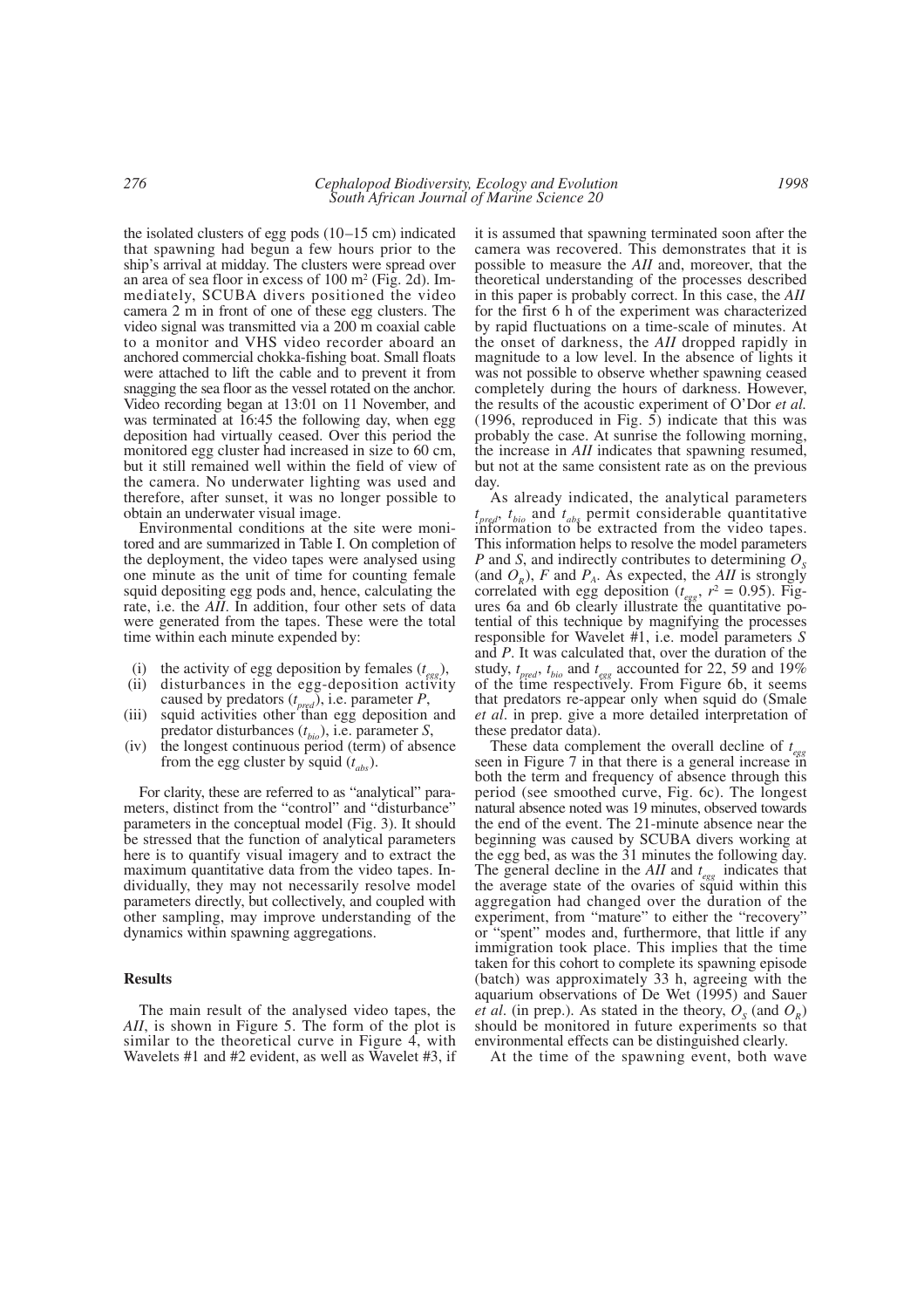

Fig. 6: Video observations of (a) the first hour of study, characterized by many predator disturbances and vigorous egg deposition, (b) the last hour, where egg deposition had almost ceased and the squid disappeared from the field of view. (c) Measure of the longest continuous periods of absence by squid from the cluster during the spawning event (*t abs*)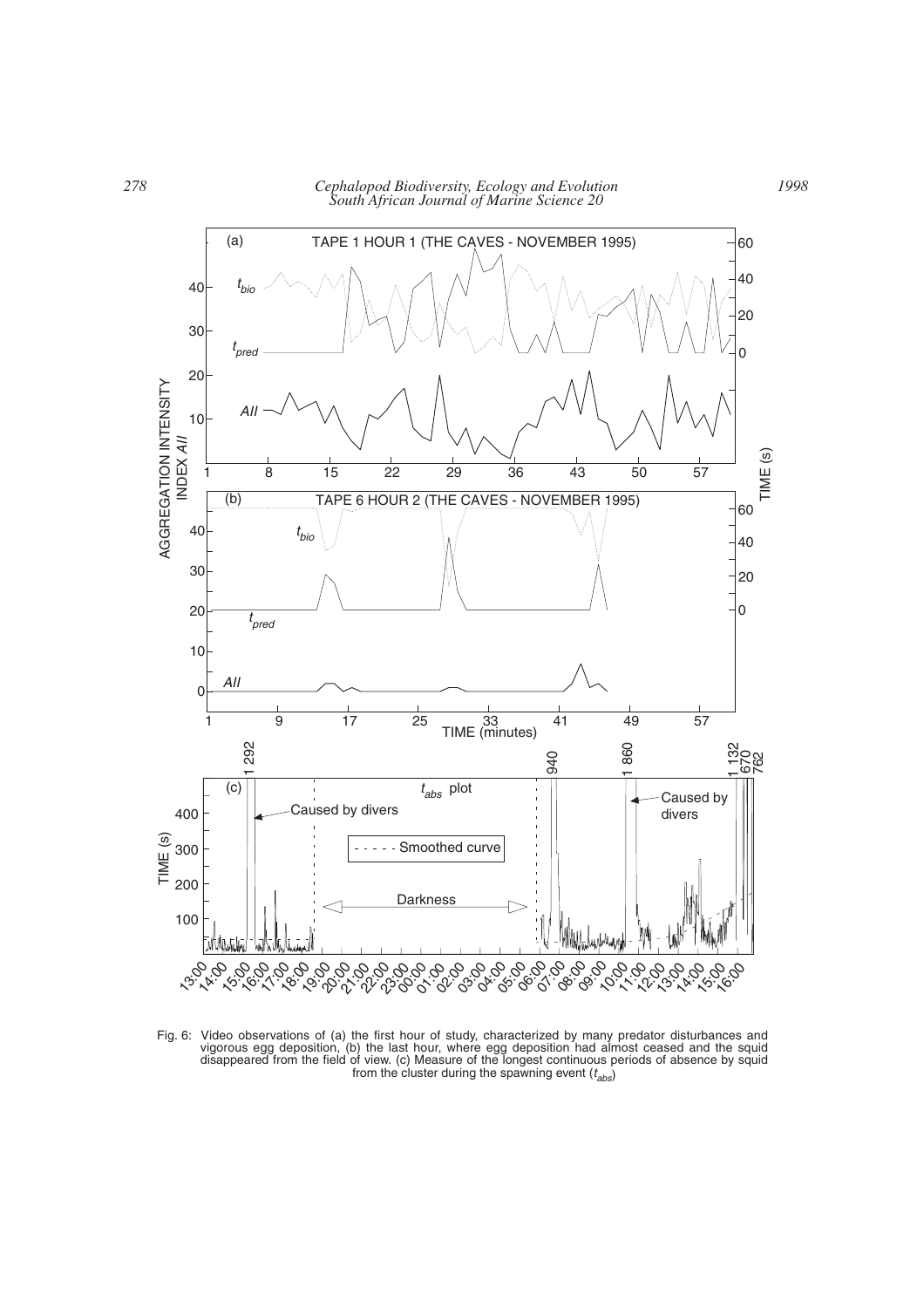

Fig. 7: Hourly averaged data for *t pred*, *t bio* and *t egg*. The slope of *t egg* (which is highly correlated to *AII*) provides quantitative information on  $O_{S}^{\mathrm{eq}}$ and  $O_{R}$ , as well as on immigration/emigration rates

height (*W*) and turbidity levels  $(T_B)$ , shown in Table I, were low, and probably had little, if any, influence on the spawning process. In terms of the model shown in Figure 3, this would mean that these two environmental control switches were closed in this particular case, and thereby allowed the aggregation to form. Water temperature, on the other hand, may have influenced the spawning process. The insert plot in Figure 8 shows sea surface temperature (SST) data collected off Storms River some 30 km away. These data serve as an indicator for upwelling (Schumann *et al*. 1995) along the coast. The SST data indicate no upwelling for at least three weeks prior to that pilot study. Despite intensive searches by two commissioned fishing vessels, no spawning aggregations had been found during the three-week period. However, the spawning aggregation studied was found at a time coincident with the first upwelling event, albeit a minor one. As shown in the main plot (Fig. 8), coastal SST at Storms River began to drop at midnight on the evening of 10 November, and by midmorning the following day, was 13.5°C.

Data collected at the study site itself indicated the presence of a thermocline with a gradient of 3.5°C (Fig. 5). The bottom cooler (15.5°C, and cleaner) layer extended 4 m above the sea floor. Considering the increased size of the egg pod clusters, it was estimated that spawning started early on 11 November 1995. By midnight, the thermocline had disappeared and the bottom temperatures warmed to 19°C, with no apparent

direct impact on the *AII* the next day. In view of this, it would seem that the (minor) upwelling event may have triggered the spawning process, although the reason for this is not clear. Furthermore, the overall decline in the *AII*, combined with favourable environmental conditions, indicates that spawning was terminated by the ovaries of the female squid becoming partially or fully spent, rather than by changes in the environment.

In summary, the results from this pilot study demonstrate that video monitoring can be a useful technique in quantifying squid spawning behaviour.

### **DESIGN AND DEVELOPMENT OF FUTURE HARDWARE**

The experience attained in the pilot study has permitted development of a more complex and versatile hardware. Essential elements include a telemetry system which can operate several underwater video cameras remotely, the collection of acoustic data from tagged squid and the supply of continuous environmental data. These data would be transmitted to a shore station for recording. All sea-borne electronics would require indefinite power. The system must be stable at sea, seaworthy, easy to transport both on land and at sea, have minimal interference with the spawning process, and be easy to deploy and recover.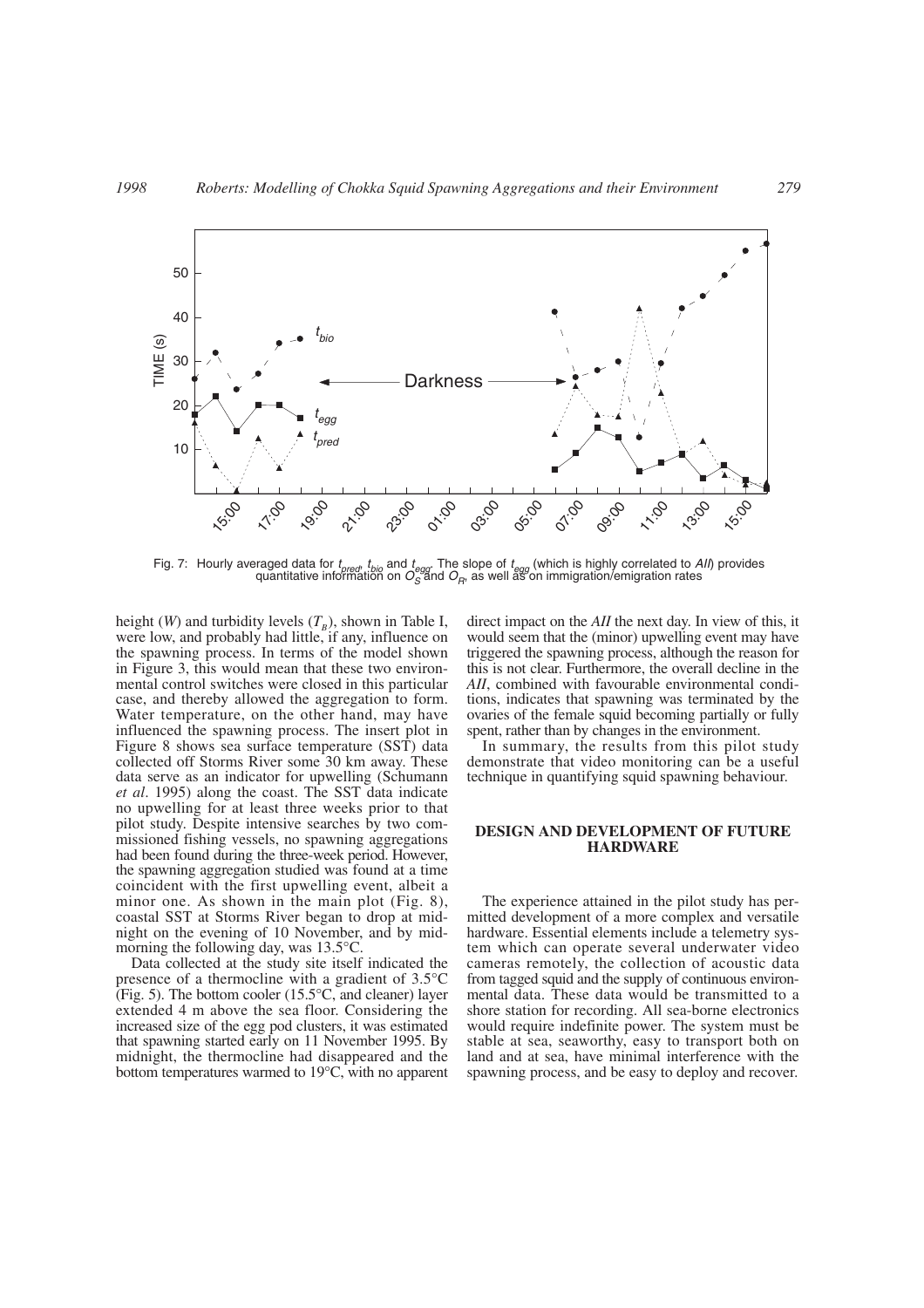

Fig. 8: Sea surface temperature data collected from the nearest monitoring station at Storms River (Tsitsikamma coast), showing the absence of upwelling before the pilot study. The hours of darkness and times of the video study are superimposed. The minor upwelling event which started on the evening of 10 November 1995 may have triggered spawning

#### **Hardware design**

The hardware designed and manufactured is shown schematically in Figure 9, where basic components have been emphasized. The design is referred to as UVEATS (Underwater Video-Environmental-Acoustic Telemetry System). Brief specifications can be found in the Appendix.

UVEATS is designed to work on the inshore spawning grounds in depths ranging from 20 to 35 m, and in principle should be capable of transmitting video images and data over distances of up to 10 km. The central unit at sea is a metal surface buoy which functions to supply all electronics with indefinite power, to collect and transmit electronic signals, to identify the exact position of an experimental site, and to keep vessels clear. The size, configuration and construction of the buoy is such that it can operate during storm conditions (i.e. maintain horizontal position and remain stable in the vertical plane). Although the total length is 6.2 m and its mass 450 kg, the modular design (buoy, battery compartments,

solar panel frame and mast) allows easy transportation on land and deployment at sea. Modules are assembled onshore and then towed to the site in the horizontal position, using an air bag to float the batterycompartment end of the buoy. This arrangement allows small vessels such as 5–6 m inflatable boats to deploy UVEATS.

The electronics are housed in two separate watertight compartments located in the main buoyancy chamber of the buoy. The entire buoyancy chamber is filled with foam to prevent the buoy from sinking should a leak develop, and to provide insulation for the electronics. Power is supplied by a bank of batteries stored in two separate watertight subsurface cylindrical chambers located at the bottom of the buoy, to lower the centre of gravity. The batteries are capable of supplying power for about 19 days without charging. Charging is by solar energy from three panels positioned geometrically on the superstructure. Buoyant cables connect the surface electronics with the seafloor instrumentation and video cameras. These enter the water via a central duct to prevent entanglement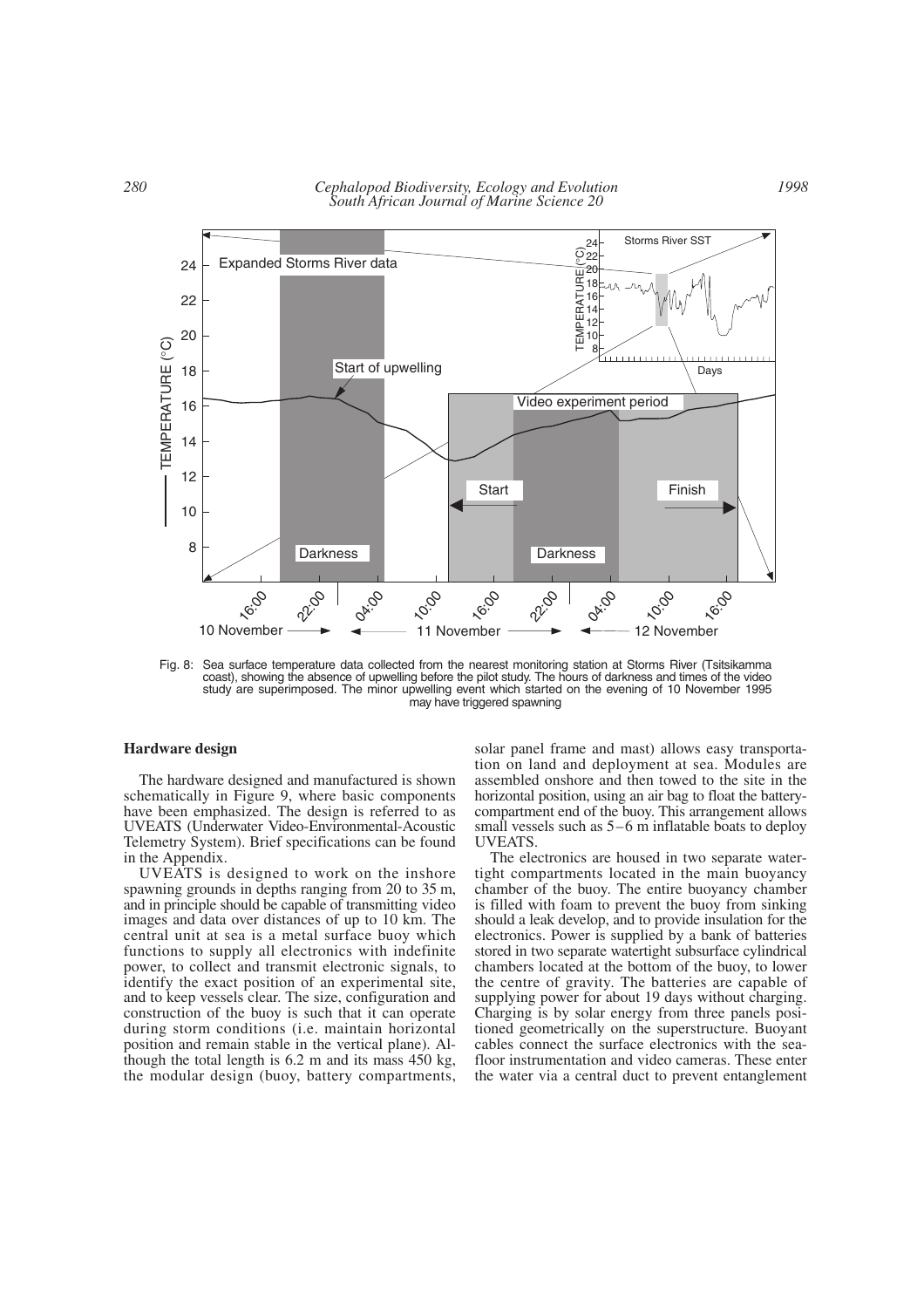

Fig. 9: Schematic diagram showing the main components of the hardware designed and constructed to quantify squid spawning behaviour and environmental influences

and abrasion.

The surface buoy may be positioned over the squid egg bed(s) using a two- (optional three-) anchor mooring system to maintain it in position while minimizing interference with the spawning process. Sufficient movement of the buoy is ensured by a "buoyancy-gravity spring" inserted in each mooring line (Fig. 9). This system also prevents rotation of the buoy and entanglement of the subsurface cables. Subsurface electrical cables are 60 m long, allowing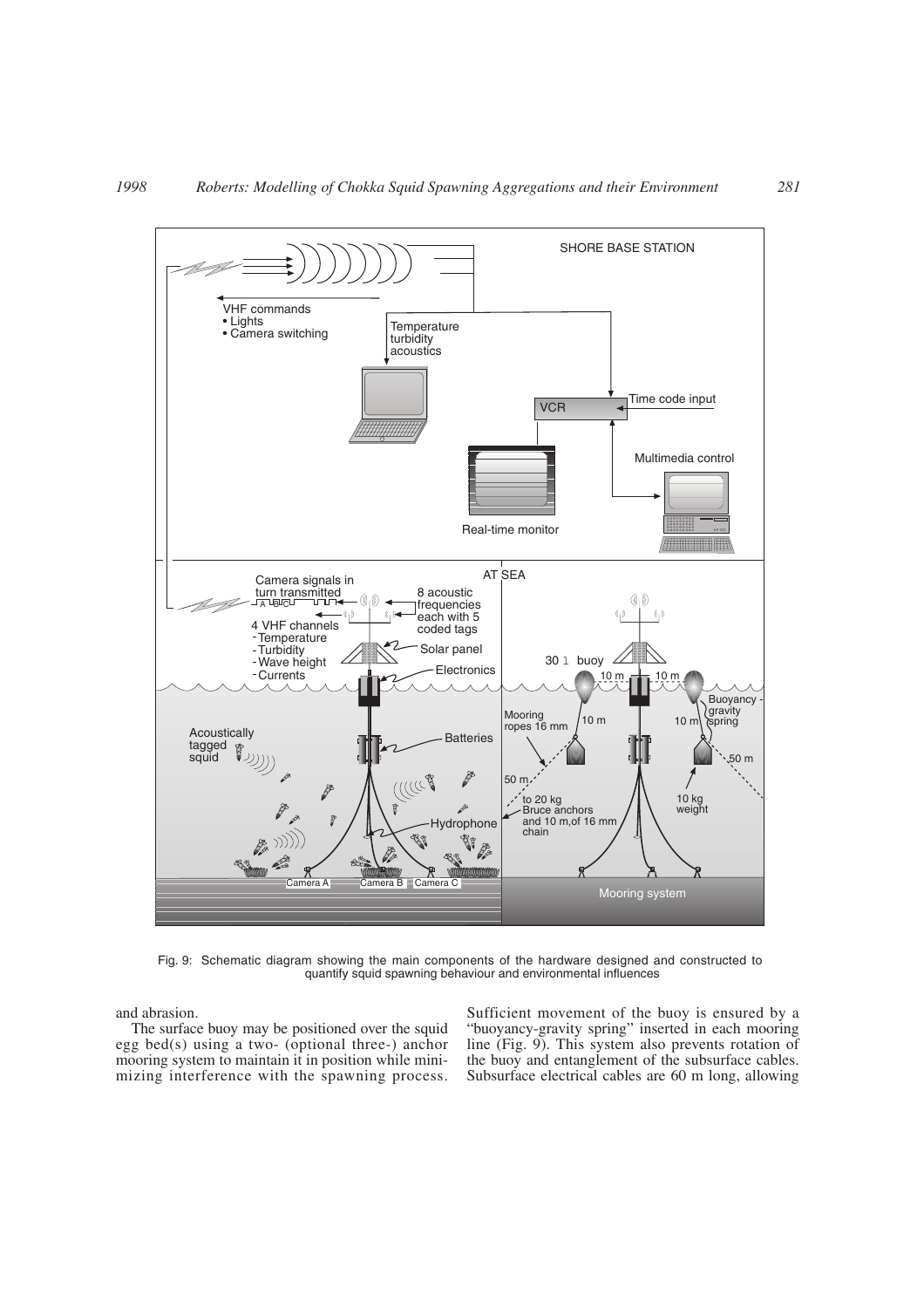monitoring over a sea-floor radius of 30–40 m, depending on water depth.

Several underwater video cameras (depending on the need) are mounted on sea-floor frames which can be positioned around egg beds by SCUBA divers. Underwater lights are mounted on the camera frames, which can be switched on at the shore station when necessary. Temperature, turbidity and wave height are measured on the sea floor. Data are transmitted to the surface buoy via the cables, where they are first stored onboard then telemetered to the shore station. To monitor the immigration and emigration of squid to and from the spawning aggregation, as well as to provide data during dark or turbid conditions, selected squid may be tagged with hydro-acoustic microtransmitters (supplied by VEMCO). The suspended midwater hydrophone beneath the buoy can monitor up to 40 squid individually. This hydro-acoustic equipment allows for the distance of transmitters from the buoy to be determined and records the presence/ absence of tagged squid within a determined radius of the buoy.

#### **CONCLUDING REMARKS**

In this paper, a working quantitative model to describe *Loligo vulgaris reynaudii* spawning aggregations and interactions with the environment has not been produced, but several important prerequisite steps towards this aim have been taken. The conceptual model, methodology and hardware developed here will permit *in situ*, quantitative, behavioural, physiological and environmental data to be collected. This dataset, however, will not be complete and reach its maximum potential without  $O_s$  and  $O_R$  data being collected simultaneously. Investigation of methods for collecting these data needs attention. Once this has been achieved, the remaining step to realizing the envisioned model is to select an appropriate model type (platform) which will best describe the processes and interactions, and ultimately the catches. Only then can such a model be coupled (or nested) with environmental models and used for forecasting purposes.

#### **ACKNOWLEDGEMENTS**

This work forms a component of the South African Climate Change and Squid Programme (SACCSP). The programme is funded by Sea Fisheries, Cape Town*,*

the South African Squid Management Industrial Association and the Foundation for Research and Development. Numerous organizations, companies and people have been involved with the design and manufacture of the UVEATS. Special thanks go to Messrs E. R. Brown (National Underwater and Marine Agency), A. Wagner (Wagner Systems*)*, L. A. Ravell (Solar Energy Construction), and F. A. Voegeli (VEMCO Limited, Canada) for much of the electronic design and manufacturing. Messrs M. J. Paterson (SF) and K. Ascott-Evans (Keith's Engineering Services) are thanked for mechanical design and manu-facturing respectively. My colleagues Messrs D. G. W. Alexander, P. T. Hayes-Foley and J. C. Jones are thanked for project integration, and M. van den Berg and N. Needham for their enthusiasm and dedication to this work over the years. Drs W. H. H. Sauer (Rhodes University) and M. J. Smale (Port Elizabeth Museum) are thanked for assistance in the pilot study and for permission to use unpublished data, and Mr E. D. Simp-son (SF) for help in the pilot study. Finally, I thank Mr D. M. Webber (Dalhousie University, Canada), Dr Y. Sakurai (Hokkaido University, Japan), Ms M. A. C. Roeleveld (South African Museum) and my colleague Dr M. R. Lipinski for comments on the manuscript and enthusiastic support.

#### **LITERATURE CITED**

- AUGUSTYN, C. J. 1989 Systematics, life cycle and resource potential of the chokker squid *Loligo vulgaris reynaudii*. Ph.D. thesis, University of Port Elizabeth:  $\overline{x}$ i + 378 pp.
- AUGUSTYN, C. J. 1990 Biological studies on the chokker squid *Loligo vulgaris reynaudii* (Cephalopoda: Myopsida) on spawning grounds off the south-east coast of South Africa. *S. Afr. J. mar. Sci*. **9**: 11–26.
- AUGUSTYN, C. J., LIPIŃSKI, M. R. and W. H. H. SAUER 1992 — Can the *Loligo* squid fishery be managed effectively? A synthesis of research on *Loligo vulgaris reynaudii*. In *Benguela Trophic Functioning*. Payne, A. I. L., Brink, K. H., Mann, K. H. and R. Hilborn (Eds). *S. Afr. J. mar. Sci.* **12**: 903–918.
- BIRCH, G. F. and J. ROGERS 1973 Nature of the sea floor between Lüderitz and Port Elizabeth. *S. Afr. Shipp. News Fishg Ind. Rev*. **28**(7): 56, 57, 58, 59, 61, 63, 65.
- DE WET, W. 1995 Gonad histology, fecundity and reproductive behaviour of the chokka squid, *Loligo vulgaris reynaudii*. M.Sc. thesis. University of Port Elizabeth: 97 pp. + 9 Plates + Appendix 2.
- FORSYTHE, J. W. 1993 A working hypothesis of how seasonal temperature change may impact the field growth of young cephalopods. In *Recent Advances in Cephalopod Fisheries Biology*. Okutani, T., O'Dor, R. K. and T. Kubodera (Eds). Tokyo; Tokai University Press: 133–143.
- FORSYTHE, J. W. and R. T. HANLON 1988 Effect of temperature on laboratory growth, reproduction and life span of *Octopus bimaculoides*. *Mar. Biol*. **98**(3): 369–379.
- HANLON, R. T. and J. B. MESSENGER 1996 *Cephalopod*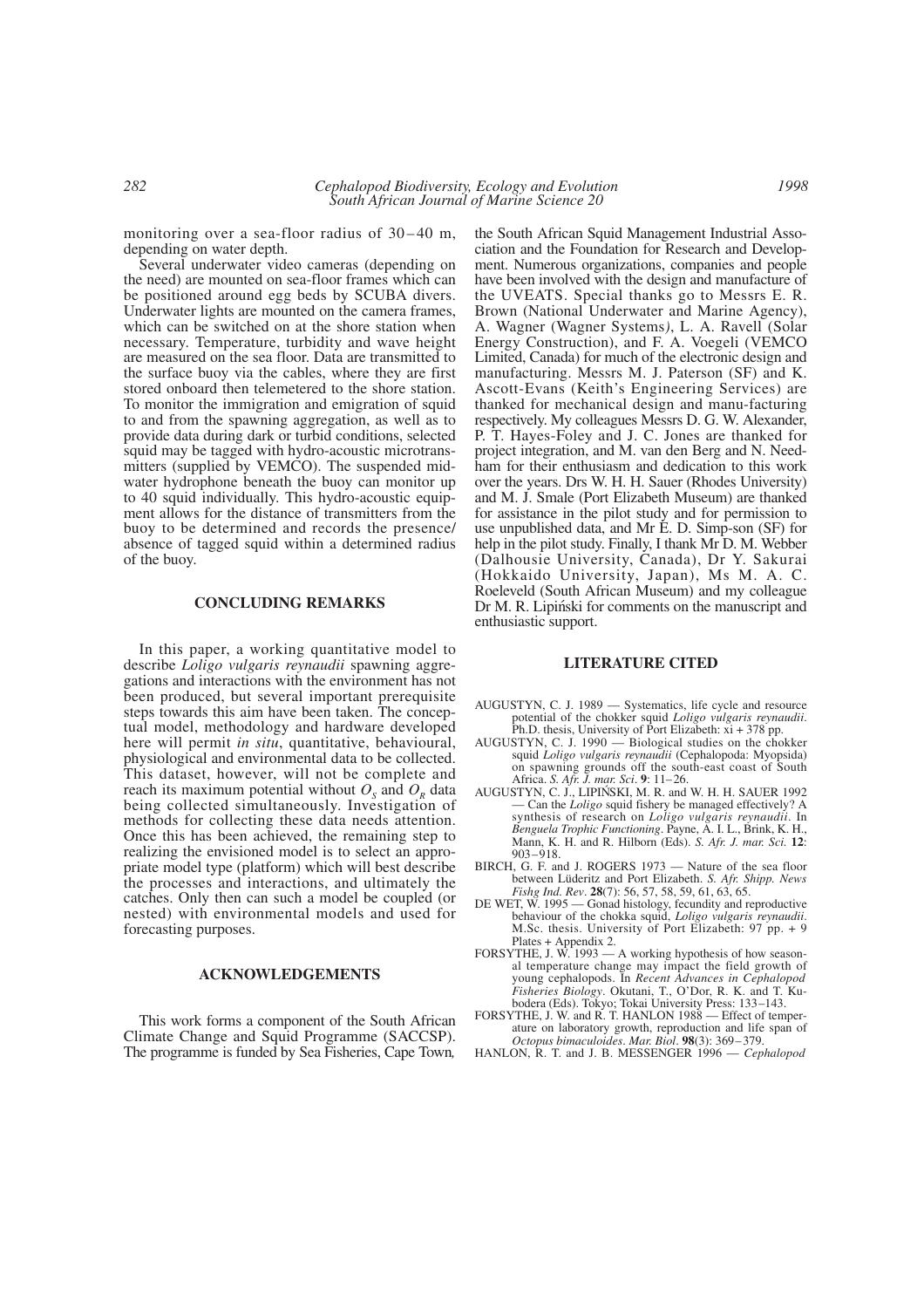*Behaviour*. Cambridge; University Press: 232 pp.

- HANLON, R. T. H., SMALE, M. J. and W. H. H. SAUER 1994 An ethogram of body patterning behavior in the squid *Loligo vulgaris reynaudii* on spawning grounds in South Africa. *Biol. Bull. mar. Res. Lab., Woods Hole* **187**(3): 363–372.
- LIPIŃSKI, M. R., HAMPTON, I., SAUER, W. H. H. and C. J. AUGUSTYN 1998 — Daily net emigration from a spawning concentration of chokka squid (*Loligo vulgaris reynaudii*, D'Orbigny, 1845) in Kromme Bay, South Africa. *ICES J. mar. Sci*. **55**: 260–272.
- McMAHON, J. J. and W. C. SUMMERS 1971 Temperature effects on the development rate of squid (*Loligo pealei*) embryos. *Biol. Bull. mar. biol. Lab., Woods Hole* **141**(3): 561–567.
- MELO, Y. C. and W. H. H. SAUER (in preparation) Confirmation of serial spawning in the chokka squid *Loligo vulgaris reynaudii* off the coast of South Africa.
- MOYNIHAN, M. and A. F. RODANICHE 1982 *The Behavior and Natural History of the Caribbean Reef Squid* Sepioteuthis sepioidea. *Advances in Ethology* **25**. Berlin; Paul Parey: 150 pp.<br>NAKAMURA, Y. 1991 -
- Tracking the mature female of flying squid, *Ommastrephes bartrami*, by an ultrasonic transmitter. *Bull. Hokkaido natn. Fish. Res. Inst*. **55**: 205–208.
- O'DOR. R. K. 1982 Respiratory metabolism and swimming performance of the squid, *Loligo opalescens*. *Can. J. Fish. aquat. Sci*. **39**(4): 580–587.
- O'DOR, R. K., HOAR, J. A., WEBBER, D. M., CAREY, F. G., TANAKA, S., MARTINS, H. R. and F. M. PORTEIRO 1994 — Squid (*Loligo forbesi*) performance and metabolic rates in nature. In *Physiology of Cephalopod Molluscs. Lifestyle and Performance Adaptations.* Pörtner, H. O., O'Dor, R. K. and D. L. Macmillan (Eds). Amsterdam; Gordon & Breach: 163–177.
- O'DOR, R. K., WEBBER, D. M., SAUER, W. H. H., ROBERTS, M. J. and M. J. SMALE 1996 — High-resolution, 3-D tracking of squid on spawning grounds. In *Proceedings of the 13th International Symposium on Biotelemetry, Williamsburg, Virginia, March 1995.* Cristalli, C., Amlaner, C. J. and M. R. Neuman (Eds). Fayetteville; University of Arkansas Press: 193–198.
- ROBERTS, M. J. (in preparation) Catch fluctuations in the South African chokka fishery and the need to forecast.
- ROBERTS, M. J. and A. OOSTHUISEN (in preparation) Environmental variability on the inshore spawning grounds causes chokka squid (*Loligo vulgaris reynaudii*) to spawn in the deeper waters.
- ROBERTS, M. R. and W. H. H. SAUER 1994 Environment: the key to understanding the South African chokka squid (*Loligo vulgaris reynaudii*) life cycle and fishery? *Antarctic Sci*. **6**(2): 249–258.
- ROBERTS, M. J. and M. VAN DEN BERG (in preparation) Position of chokka squid *Loligo vulgaris reynaudii* spawning grounds in relation to spatio-oceanographic gradients around South Africa.
- ROELEVELD, M. A. C., LIPIN´SKI, M. R. and M. G. VAN DER MERWE 1993 — Biological and ecological aspects of the distribution of *Sepia australis* (Cephalopoda: Sepiidae) off the south coast of southern Africa. *S. Afr. J. Zool*. **28**(2): 99–106.
- SAUER, W. H. H. 1991 Population characteristics of the chokker squid, *Loligo vulgaris reynaudii*, and its distribution in the Algoa Bay – St Francis Bay area in relation to environmental conditions. M.Sc. thesis, University of Port Elizabeth: 87 pp.
- SAUER, W. H. H. 1995 South Africa's Tsitsikamma National Park as a protected breeding area for the commercially ex-

ploited chokka squid *Loligo vulgaris reynaudii*. *S. Afr. J. mar. Sci.* **16**: 365–371.

- SAUER, W. H. H., GOSCHEN, W. S. and A. S. KOORTS 1991 — A preliminary investigation of the effect of sea temperature fluctuations and wind direction on catches of chokka squid *Loligo vulgaris reynaudii* off the Eastern Cape, South Africa. *S. Afr. J. mar. Sci.* **11**: 467–473.
- SAUER, W. H. [H.] and M. R. LIPIŃSKI 1990 Histological validation of morphological stages of sexual maturity in chokker squid *Loligo vulgaris reynaudii* D'Orb (Cephalopoda: Loliginidae). *S. Afr. J. mar. Sci*. **9**: 189–200.
- SAUER, W. H. H., LIPIŃSKI, M. R. and C. J. AUGUSTYN (in preparation) — Movement of chokka squid (*Loligo vulgaris reynaudii*, D'Orbigny, 1845) on the inshore spawning grounds on the south-east coast of South Africa.
- SAUER, W. H. H., McCARTHY, C., SMALE, M. J. and A. S. KOORTS 1993 — An investigation of the egg distribution of the chokka squid, *Loligo vulgaris reynaudii*, in Krom Bay, South Africa. *Bull. mar. Sci*. **53**(3): 1066–1077.
- SAUER, W. H. H., MELO, Y. C. and W. de WET (in preparation) Fecundity of the chokka squid *Loligo vulgaris reynaudii* on the south-east coast of South Africa.
- SAUER, W. H. H., ROBERTS, M. J., LIPIN´SKI, M. R., SMALE, M. J., HANLON, R. T., WEBBER, D. M. and R. K. O'DOR 1997 — Choreography of the squid's "nuptial dance". *Biol. Bull. mar. biol. Lab., Woods Hole* **192**(2): 203–207.
- SAUER, W. H. H. and M. J. SMALE 1991 Predation patterns on the inshore spawning grounds of the squid *Loligo vulgaris reynaudii* (Cephalopoda: Loliginidae) off the southeastern Cape, South Africa. *S. Afr. J. mar. Sci.* **11**: 513–523.
- SAUER, W. H. H. and M. J. SMALE 1993 Spawning behaviour of *Loligo vulgaris reynaudii* in shallow coastal waters of the south-eastern Cape, South Africa. In *Recent Advances in Cephalopod Fisheries Biology*. Okutani, T., O'Dor, R. K. and T. Kubodera (Eds). Tokyo; Tokai University Press: 489–498.
- SAUER, W. H. H., SMALE, M. J. and M. R. LIPIŃSKI 1992 -The location of spawning grounds, spawning and schooling behaviour of the squid *Loligo vulgaris reynaudii* (Cephalopoda: Myopsida) off the Eastern Cape coast, South Africa. *Mar. Biol*. **114**(1): 97–107.
- SEGAWA, S. 1995 Effect of temperature on oxygen consumption of juvenile oval squid *Sepioteuthis lessoniana*. *Fish. Sci*. **61**(5): 743–746.
- SCHUMANN, E. H., COHEN, A. L. and M. R. JURY 1995 Coastal sea surface temperature variability along the south coast of South Africa and the relationship to regional and global climate. *J. mar. Res*. **53**(2): 231–248.
- SMALE, M. J., ROBERTS, M. J. and W. H. H. SAUER (in preparation) — Squid mating and egg laying behaviour: strategies and tactics against predators.
- SMALE, M. J., SAUER, W. H. H. and R. T. HANLON 1995 -Attempted ambush predation on spawning squids *Loligo vulgaris reynaudii* by benthic pyjama sharks, *Poroderma africanum*, off South Africa. *J. mar. biol. Ass. U.K*. **75**(3): 739–742.
- WEBBER, D. M. and R. K. O'DOR 1986 Monitoring the metabolic rate and activity of free swimming squid with telemetered jet pressure. *J. expl Biol*. **126**: 205–224.
- WELLS, M. J. and A. CLARKE 1996 Energetics: the costs of living and reproducing for an individual cephalopod. *Phil. Trans. R. Soc., Lond.* **351B**: 1083–1104.
- YOSHIDA, K., BABA, N., KIYOTA, M. and T. KOIDO 1990 Behavioral study of the flying squid *Ommastrephes bartrami*, using ultrasonic telemetry. In *Abstracts of the Symposium on Resource and Utilization of Squids*. Japan Society for Fisheries Oceanography: 5–8.